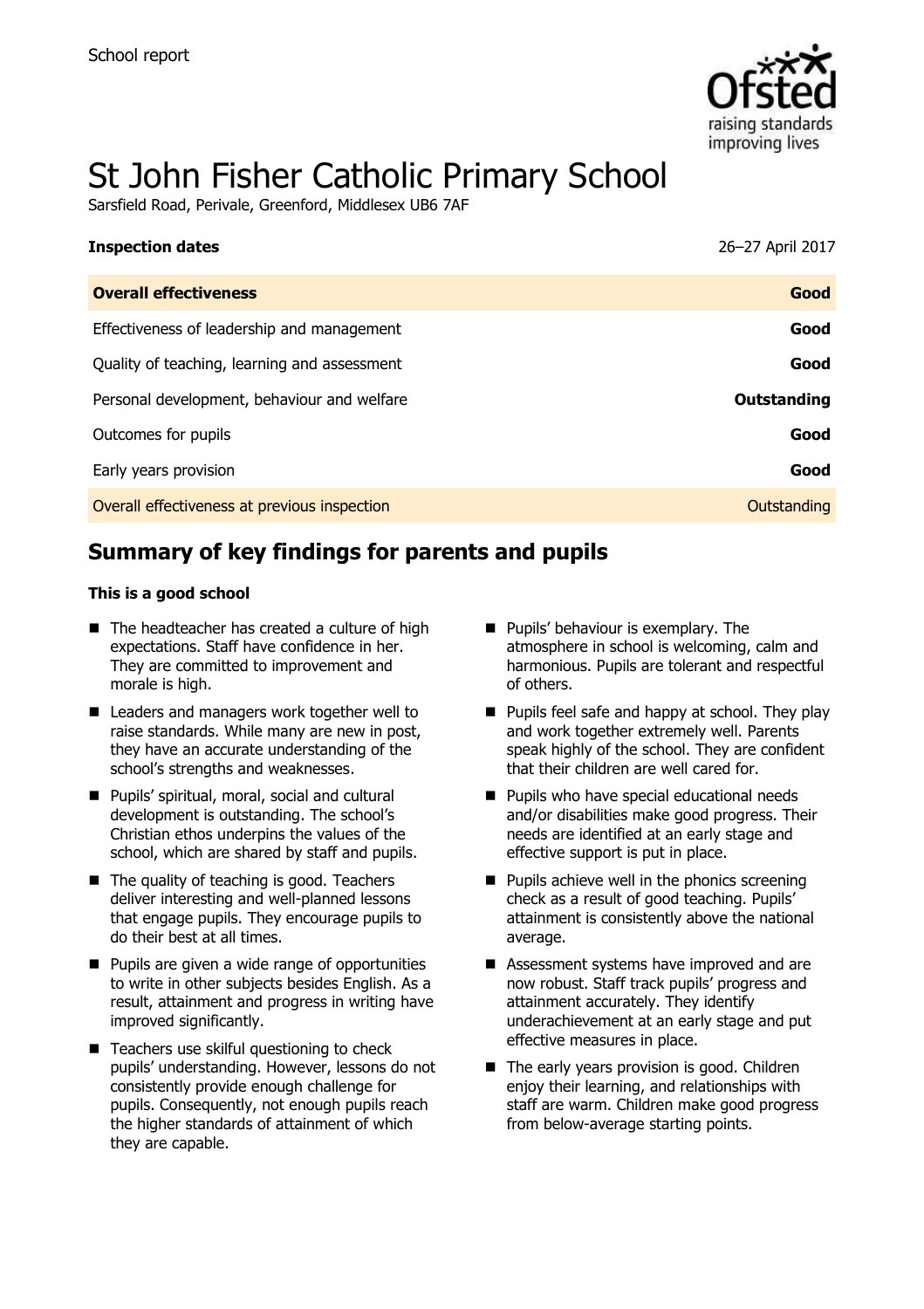

# **Full report**

### **What does the school need to do to improve further?**

- Embed leadership and management at all levels to ensure that the school has the capacity to further improve.
- **Ensure that levels of challenge are consistently high in lessons so that more pupils** achieve higher standards in their work.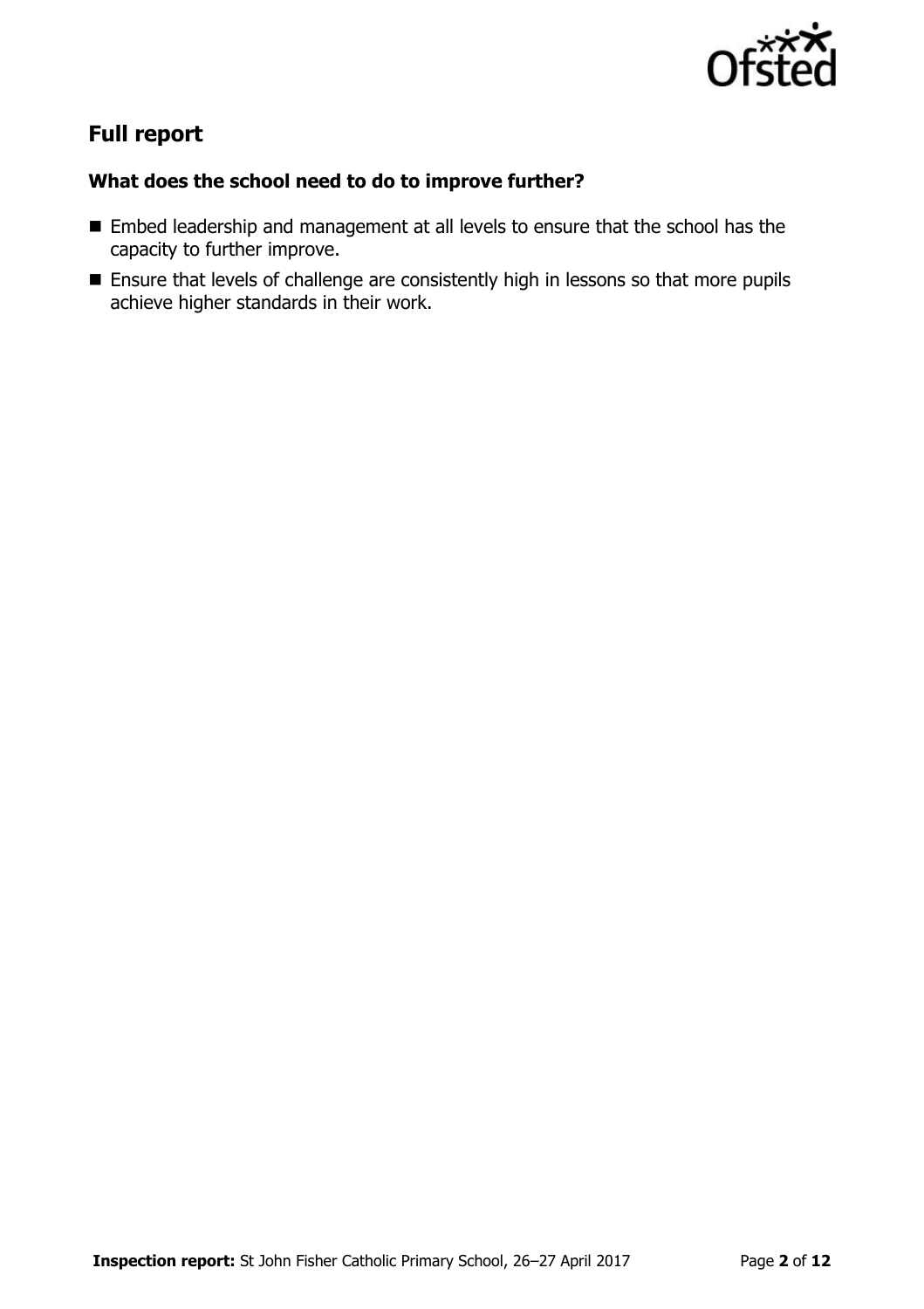

# **Inspection judgements**

#### **Effectiveness of leadership and management Good**

- Since her appointment in 2015, the headteacher has raised expectations within the school. She is honest and open about the school's strengths and weaknesses. As a result, leaders have an accurate picture of what the school does well and have rightly prioritised areas for improvement. Staff, governors, parents and pupils support her wholeheartedly.
- Careful restructuring of the leadership team has led to leaders and managers being very clear about their roles and responsibilities. This has increased the school's capacity to improve further. While all are new in post, middle leaders are enthusiastic and committed. They understand their role in driving improvement across the school and are increasingly confident in managing other staff.
- Monitoring of teaching is robust and leaders are swift to tackle any ineffective teaching. Leaders provide clear guidance and support to staff on how they can improve their practice. Performance management targets and staff training tie in with the school's key priorities. Staff, including trainee teachers, feel well supported and welcome opportunities for professional development.
- Leaders acknowledge that previously, they had a poor understanding of the new assessment criteria and that progress tracking was weak. Consequently, leaders have introduced a new, rigorous system to track pupils' progress and attainment. Leaders closely monitor progress against challenging targets and hold teachers to account more closely. The school works with local schools to moderate teacher assessment. As a result of leaders' timely actions, pupils' progress has improved.
- The special educational needs coordinator (SENCo) tracks the progress of pupils who have special educational needs and/or disabilities regularly. Additional funding is allocated appropriately to ensure that pupils make good progress. The SENCo uses her experience and qualifications to deliver high-quality training to staff so that they understand individual pupils' needs. Consequently, pupils receive effective support which ensures that they have equal opportunity to achieve well.
- $\blacksquare$  Leaders analyse the use of pupil premium funding to ensure that it is making a difference to the achievement of disadvantaged pupils. Leaders respond to the changing needs of pupils and amend plans accordingly so that pupils' needs are met. Interventions, such as additional support in lessons, booster classes and access to trips and extra-curricular activities, are having a positive impact.
- The curriculum is well designed so that pupils study a broad and balanced range of subjects. Common themes link subjects so that pupils can use their literacy and mathematical skills across subjects. Following the poor outcomes in writing in 2016, leaders have made writing a key focus across the school. The impact of this is evident in the high standard of extended writing across the curriculum. Artwork created by pupils shows a variety of religious and cultural influences.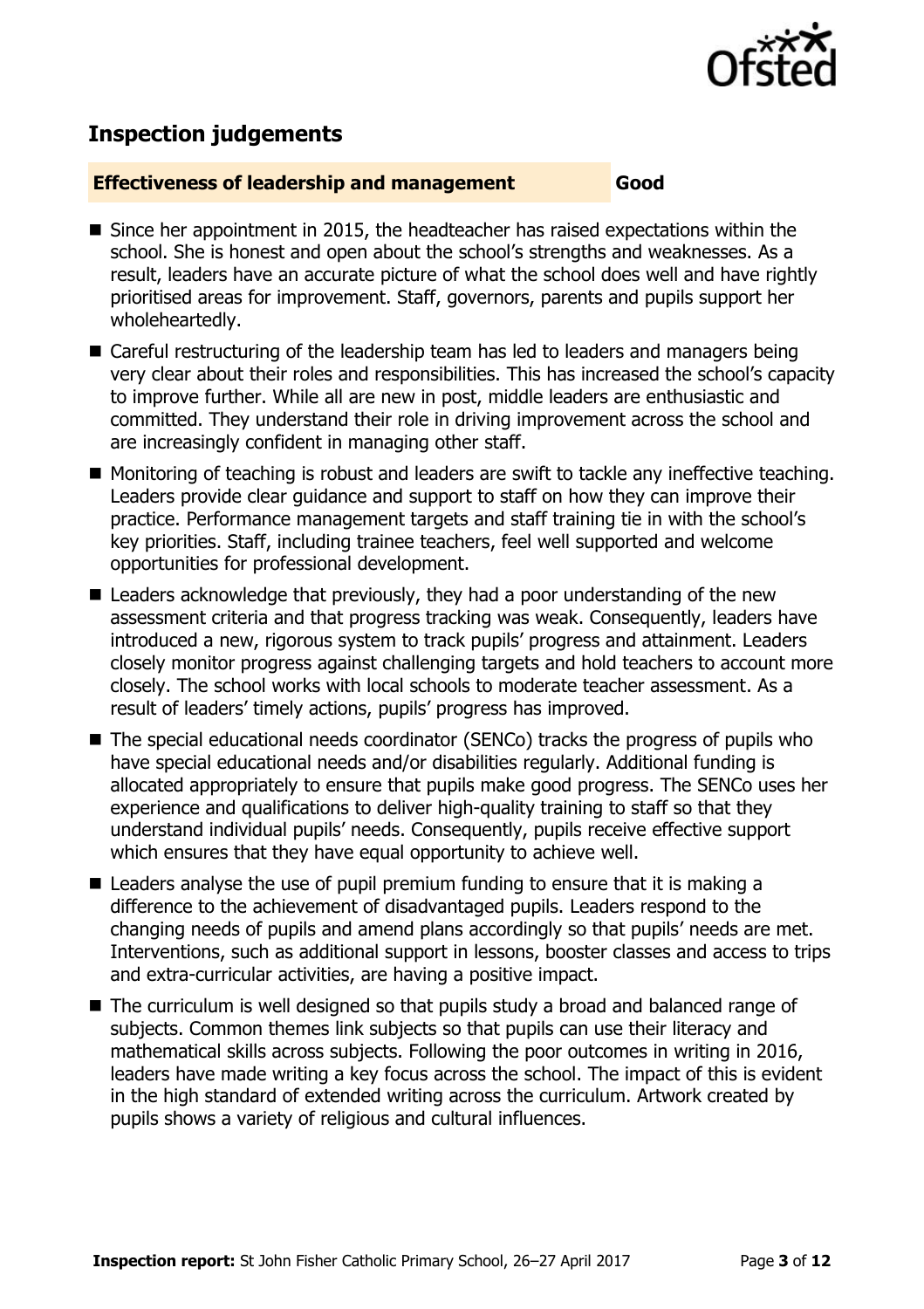

- The spiritual, moral, social and cultural development of pupils is a strength. The school's Christian values align closely with British values. Pupils show tolerance of those from different backgrounds and faiths. One pupil said, 'We're not all the same but we have the same values.' They are knowledgeable about other cultures and religions and consequently, they have a broad perspective on life outside the school. Pupils have excellent social skills and the school places a clear emphasis on pupils' moral development. They hold fund-raising events throughout the year, such as 'The Big Breakfast' for Fair Trade.
- The school uses the physical education and sport premium funding to good effect. Teachers receive training to improve the quality of teaching in physical education lessons. Additional extra-curricular clubs and lunchtime activities encourage pupils to be more active. Increasing numbers of pupils attend sports competitions and they enjoy opportunities to take up new sports such as Gaelic football.

#### **Governance of the school**

- The school's governing body was restructured recently. As a result, governors have a clearer understanding of their specific roles within the leadership team. They have a good knowledge of the school and are keen to improve their governance skills to be even more effective.
- Governors receive and challenge information about the school's work. They are increasingly confident in using assessment information to question the school's actions. Governors work closely with parents to promote a sense of community within the school. Parent groups are well supported and play an active role in the school.
- Governors visit the school regularly to assess how well pupils are achieving. They evaluate additional funding and are aware of the quality of the teaching. Governors meet their statutory duty to ensure that safeguarding is effective, and are up to date in their training.

### **Safeguarding**

- The arrangements for safeguarding are effective. Leaders are highly knowledgeable about all aspects of safeguarding. They are rigorous in ensuring that all staff know and follow the school's safeguarding policies and procedures. Pre-recruitment checks on the suitability of staff to work with children are carefully carried out.
- Leaders respond quickly and effectively if safeguarding concerns arise. Referrals are timely and leaders are tenacious in following these up with external agencies if necessary. This ensures that pupils receive the help and support they need.
- Notices and displays on pupils' safety and well-being around the school reassure pupils that they are safe. A pupil said, 'We feel safe, the whole school is a community.' Leaders alert parents to increase their vigilance with regard to online safety. All parents who responded to Ofsted's survey or who spoke to inspectors believe that the school provides a safe and caring environment.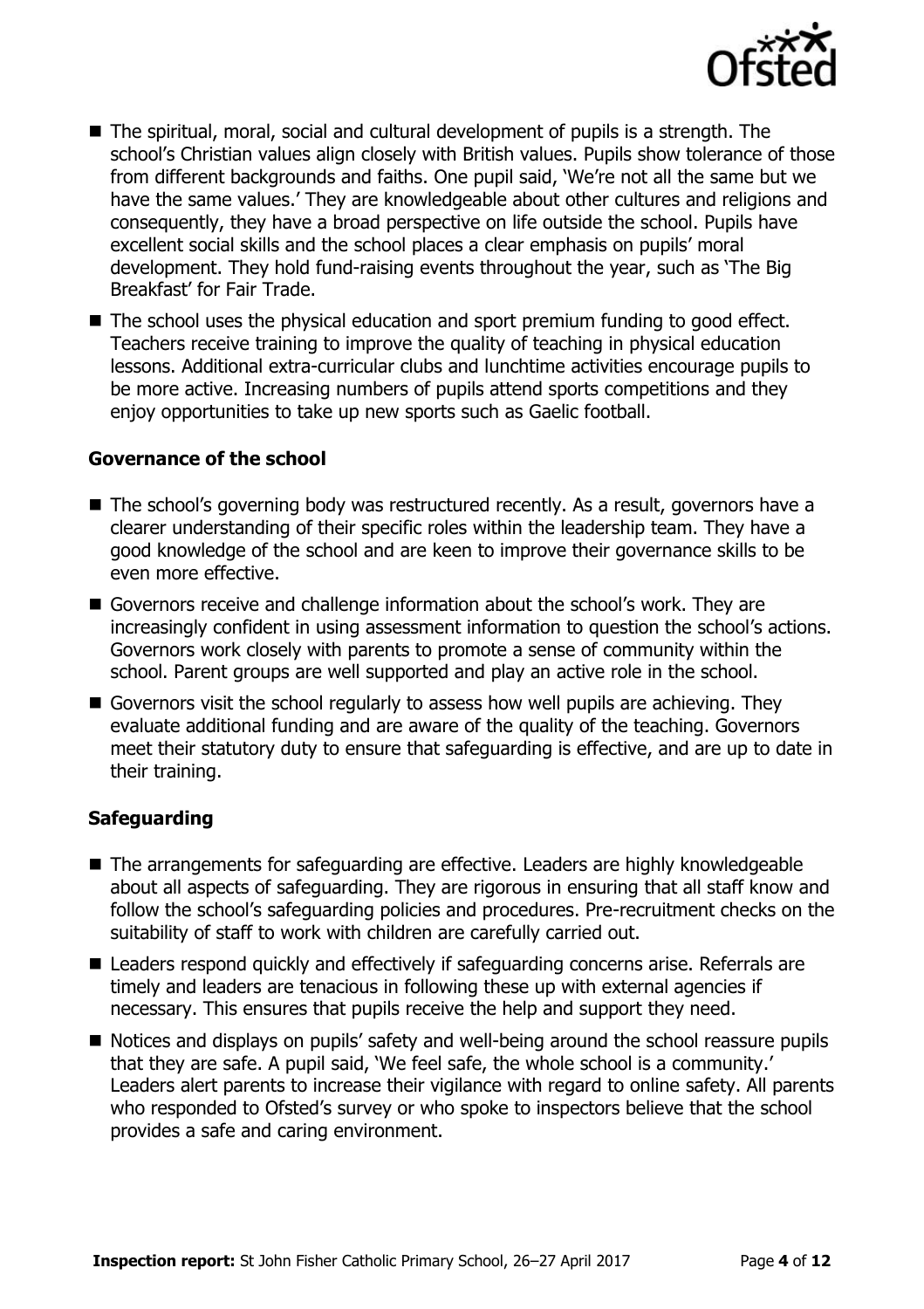

### **Quality of teaching, learning and assessment Good**

- Teachers expect pupils to work hard, and they plan lessons that engage pupils' interest. Pupils participate confidently in lessons and know what they have to do to improve. Displays of pupils' work are of high quality and celebrate their success in a variety of subjects.
- The school has worked on improving progress and achievement in writing. This is proving highly successful. Teachers provide a range of opportunities for pupils to write across the curriculum. For example, Year 6 work on the Second World War inspired a variety of writing tasks, including biographies of Winston Churchill and imaginative diary entries based on life during the Blitz.
- Effective grammar teaching is also helping pupils to make good progress in their writing. Visual prompts in classrooms help pupils to use accurate punctuation and spelling.
- **Pupils enjoy reading. They read regularly at home and benefit from a well-stocked** library at school. In key stage 1, good teaching of phonics enables pupils to develop their skills for reading well, including pupils who speak English as an additional language. This forms a secure basis for reading across the school.
- Teachers and support staff use skilful questioning to check pupils' understanding. At times, however, pupils are not sure of what to do because instructions have not been explained clearly.
- Teachers deliver structured and well-resourced lessons. However, pupils are not consistently stretched to do more challenging tasks. This is particularly the case in mathematics, where the emphasis is on consolidating rather than deepening pupils' knowledge.
- Teachers are confident in using the new assessment system. Weekly progress updates feed into half-termly progress meetings to check how well pupils are achieving. Teachers use this information to identify and address gaps in pupils' learning effectively.

#### **Personal development, behaviour and welfare <b>COUTS** Outstanding

#### **Personal development and welfare**

- The school's work to promote pupils' personal development and welfare is outstanding.
- $\blacksquare$  Pupils like coming to school very much and are happy. They take pride in their work and talk with enthusiasm about the subjects they study. They attend a rich programme of extra-curricular clubs that they take responsibility to set up themselves, such as those for dance, cycling and chess.
- Pupils' emotional well-being is a high priority of the school. Older pupils run an 'amigos club' for any pupils to attend if they are feeling lonely or want to make new friends. Every week, pupils award the 'friendship cup' to a pupil in the school who has been a good friend to others. One pupil said, 'It's not just about me, it's about us.' They learn to look out for others from the start of their time at school.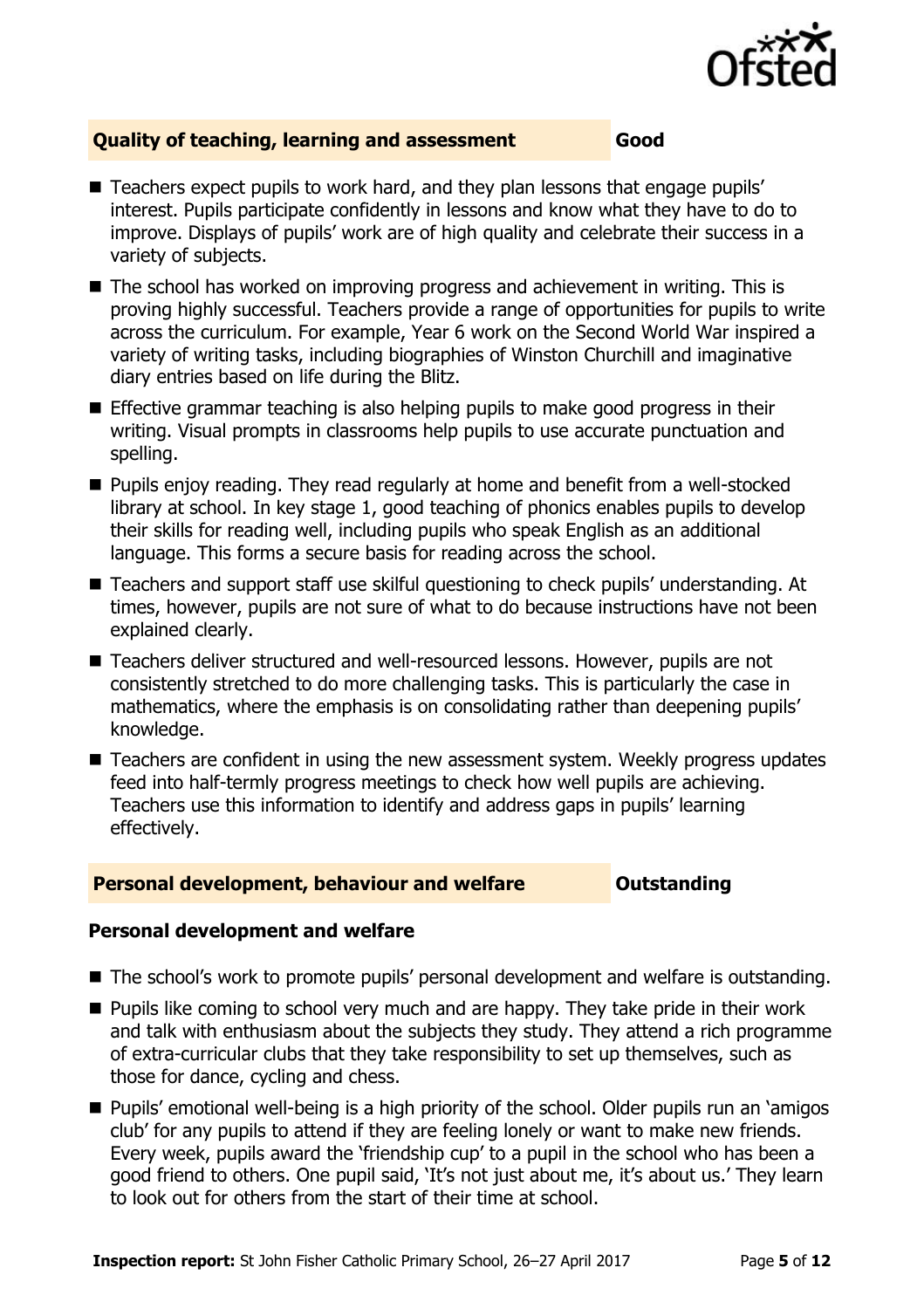

- $\blacksquare$  Pupils say that they can talk to their teachers readily and know that they will be listened to. Other pupils are confident to write down their thoughts and putting them in the 'worry box'.
- Bullying is very rare. When pupils are unkind to each other or fall out, teachers deal with these incidents effectively. Pupils know about different types of bullying from the anti-bullying workshops and assemblies they receive. They are highly knowledge about cyber bullying in particular, and know how to stay safe online. Selected pupils are trained as cyber mentors to provide support and guidance to their peers. Pupils talk to them if they have any concerns.
- There are many opportunities for pupils to take on responsibility and they do so enthusiastically, for example as house captains, prefects or sports ambassadors. The democratically elected school council takes an active role in improving the school, such as advising on the safety of playground equipment. Pupils take their roles very seriously and are determined to do a good job.
- The school is proud of its work to promote healthy lifestyles. Pupils understand what it means to be healthy and say that the rewards system motivates them to make healthy choices at lunchtime.

### **Behaviour**

- $\blacksquare$  The behaviour of pupils is outstanding.
- **Pupils display exemplary behaviour in lessons and around the school. This results in a** calm and purposeful atmosphere.
- Expectations of behaviour are consistently high across the school. Pupils are polite and respectful to staff, to visitors and to each other.
- **Pupils settle quickly to their work without disruption. They work together well and help** each other in tasks. One pupil said that working with his partner 'helps ideas flow'.
- Attendance is above the national average. The school works closely with parents to ensure that pupils' time off school is kept to a minimum.

#### **Outcomes for pupils Good Good**

- The school's current assessment information shows that pupils across all year groups are making at least good progress from their starting points in all subjects, including reading, writing and mathematics. Evidence in books confirms that teacher assessments are accurate.
- Leaders have addressed any areas in the 2016 outcomes with urgency and impact. Progress and attainment in key stage 2 writing were significantly below average in 2016. Leaders sharpened the focus on developing writing across the curriculum and ensured that teachers understood the new assessment criteria. Across the school, pupils now write for different purposes and use ambitious vocabulary. As a result, standards in writing are much improved.
- Attainment and progress in key stage 2 reading and mathematics in 2016 were in line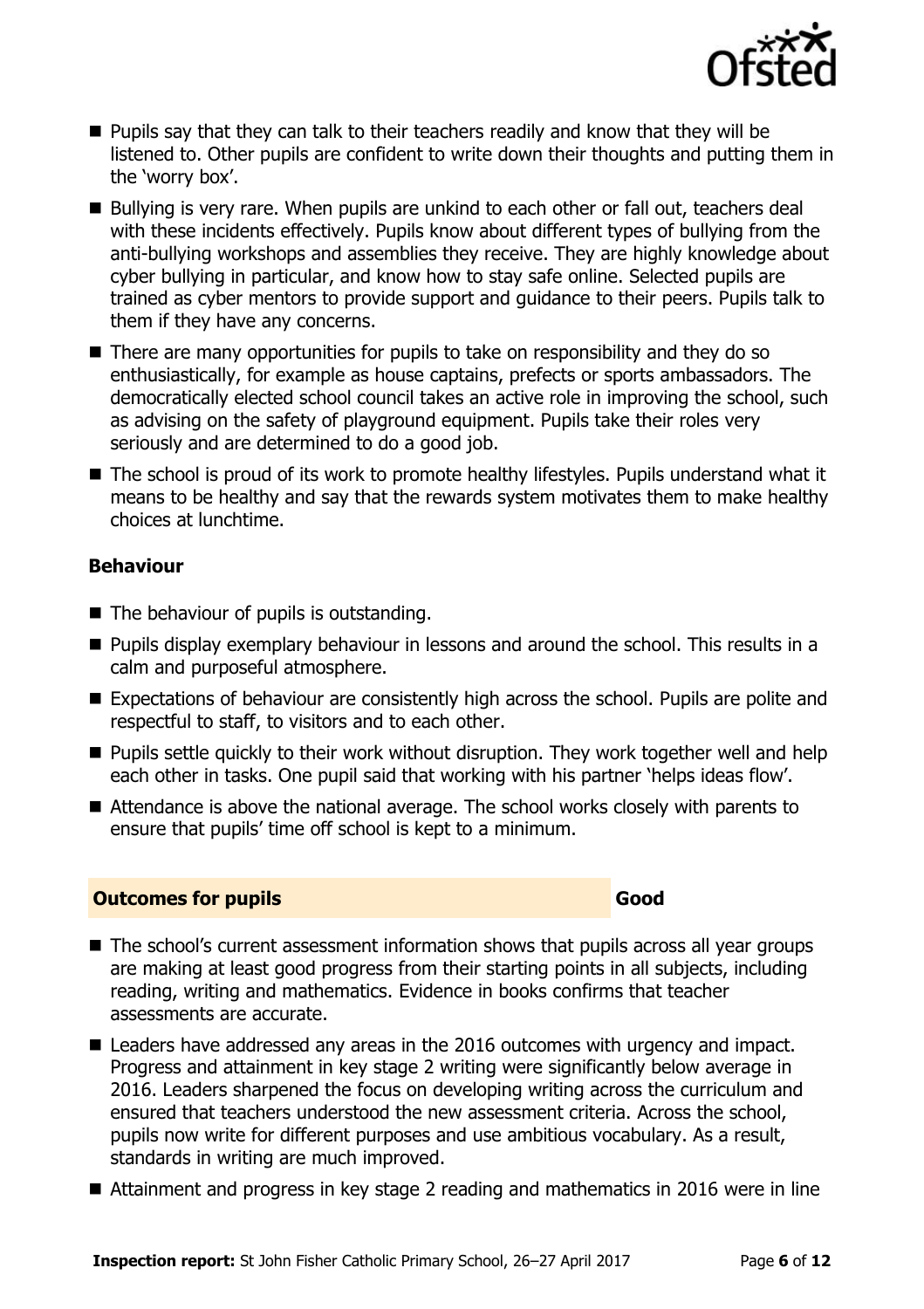

with or above the national average. By the end of key stage 1, pupils' achievement in reading and writing was in line with average. Leaders recognise that not enough pupils, including the most able, achieve the high standard and that there is still work to do in ensuring that more pupils achieve their full potential.

- $\blacksquare$  Standards have been consistently above average in the Year 1 phonics screening check and this trend is set to continue. Pupils read confidently in all year groups and make good progress in understanding higher level texts.
- The school directs additional funding effectively to ensure that the small number of disadvantaged pupils in the school make at least good progress in a range of subjects. Pupils who are at an early stage of speaking English as an additional language receive good support, which helps them to develop their basic literacy skills.
- Pupils who have special educational needs and/or disabilities receive strong support linked to their specific needs. The school's assessment information shows that their progress over time is good from their various starting points.

#### **Early years provision Good Good**

- Children make good progress in early years from starting points that are lower than typical. This is a result of good teaching and ensures that children enter Year 1 ready to learn.
- Children are safe, happy and well cared for in Nursery and Reception. Established routines mean that children know what is expected of them and they behave well. Relationships between staff and children are warm. Children work and play well together.
- The classrooms are bright and well organised. Newly hatched chicks were a cause for much excitement and prompted some new vocabulary learning as children learned how to care for them. The outdoor space has been developed recently to provide a wider range of activities. However, it is not particularly stimulating to help children develop their skills further. Leaders are still considering how to make the best use of this space.
- The focus on improving writing across the school extends into early years. In Reception, children's writing about animals was presented neatly and included simple sentences. Staff provide opportunities for children to practise their basic literacy and numeracy skills as they move around the different themed areas.
- The proportion of children reaching a good level of development dipped in 2016. The early years leader has analysed outcomes and put effective measures in place. She works with the local authority's early years team to ensure that initial and ongoing assessment of children's progress is accurate.
- Current assessment information indicates that a greater number of children, including disadvantaged children, are on track to reach the expected standard. Learning journals show clear progress across all areas of learning.
- $\blacksquare$  The school works well with parents, encouraging them to be involved in the education of their children. Parents make regular contributions to the 'wow' book and learning journals, recording key comments about their child's development. Staff do home visits for children who are new to Reception to inform and reassure parents.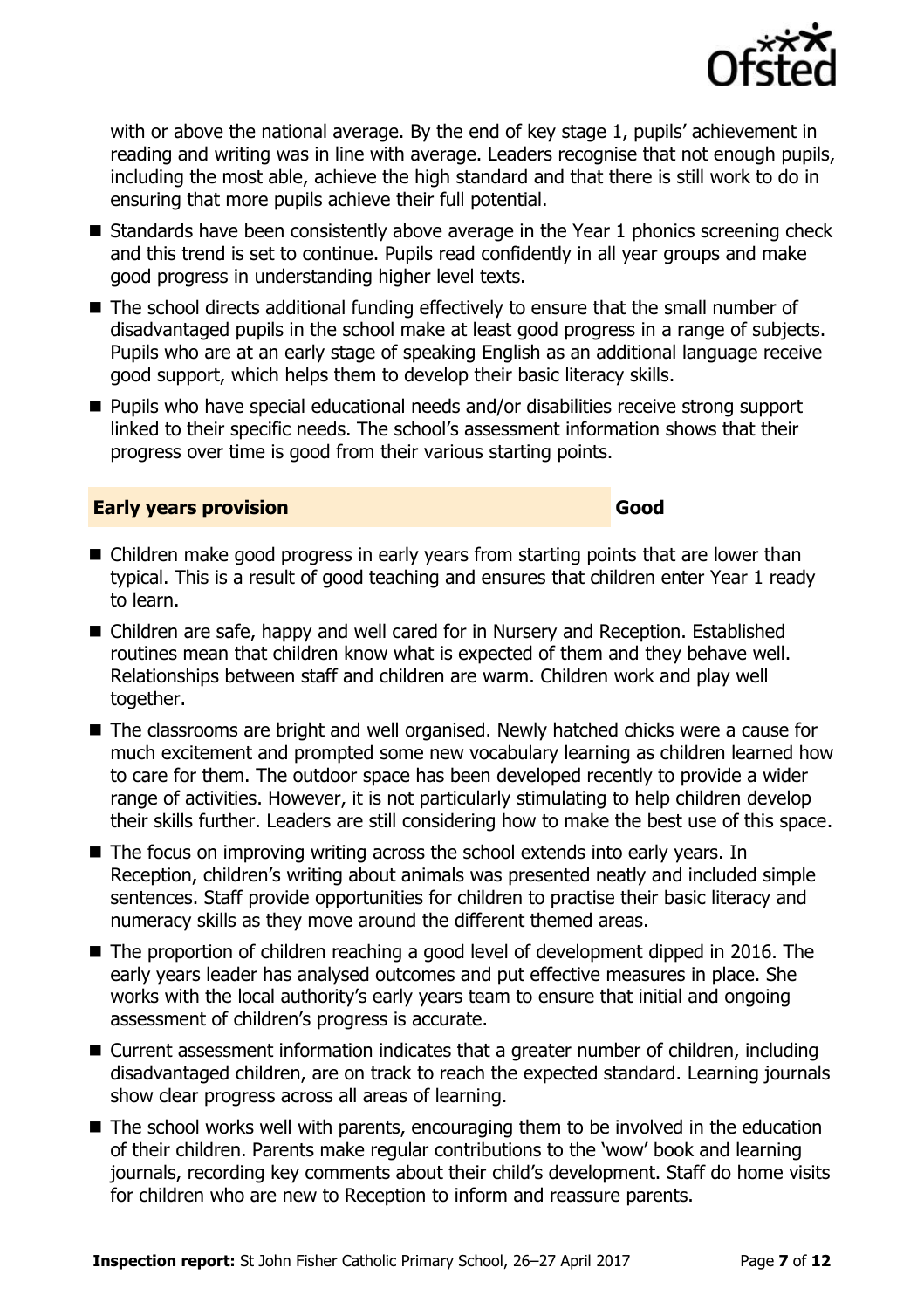

 When children enter early years, their language and communication skills are often particularly weak. The majority of children speak English as an additional language. Staff do not always model language sufficiently for children to develop their language skills quicker.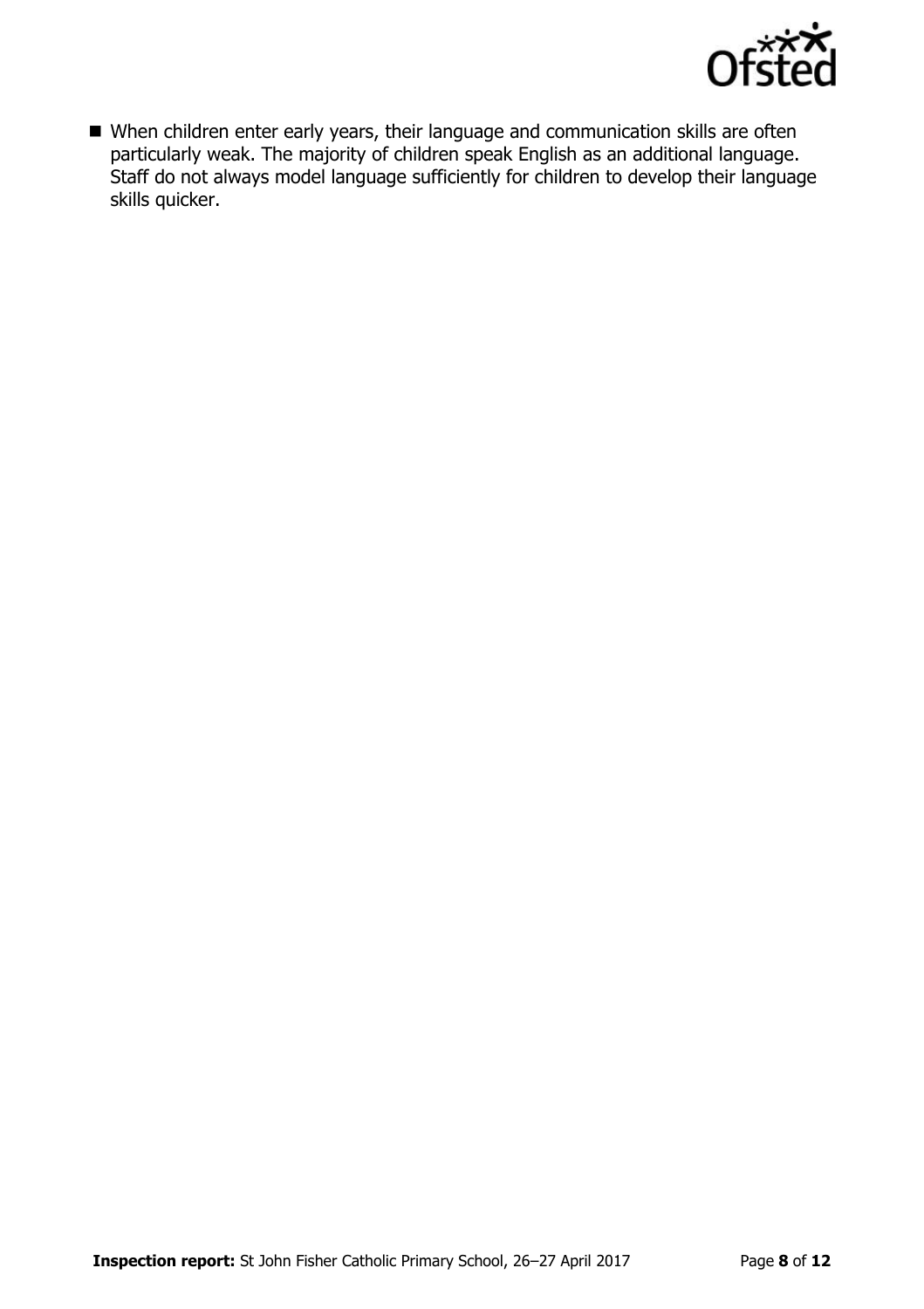

# **School details**

| Unique reference number | 101921   |
|-------------------------|----------|
| Local authority         | Ealing   |
| Inspection number       | 10033756 |

This inspection was carried out under section 8 of the Education Act 2005. The inspection was also deemed a section 5 inspection under the same Act.

| Type of school                      | Primary                           |
|-------------------------------------|-----------------------------------|
| School category                     | Voluntary aided                   |
| Age range of pupils                 | 3 to 11                           |
| <b>Gender of pupils</b>             | Mixed                             |
| Number of pupils on the school roll | 434                               |
| Appropriate authority               | The governing body                |
| Chair                               | Teresa Coelho Correia             |
| Headteacher                         | <b>Tracey Brosnan</b>             |
| Telephone number                    | 0208 7990970                      |
| <b>Website</b>                      | www.st-johnfisher.ealing.sch.uk   |
| <b>Email address</b>                | admin@st-johnfisher.ealing.sch.uk |
| Date of previous inspection         | 3-4 October 2011                  |

### **Information about this school**

- The school meets requirements on the publication of specified information on its website.
- St John Fisher Catholic Primary School is larger than the average-sized primary school. The early years provision comprises a Nursery class and two Reception classes.
- The proportion of pupils who speak English as an additional language is well above the national average.
- $\blacksquare$  The proportion of pupils who are eligible for pupil premium funding is below the national average.
- The proportion of pupils who have special educational needs and/or disabilities is above average.
- The school meets the government's current floor standards, which set the minimum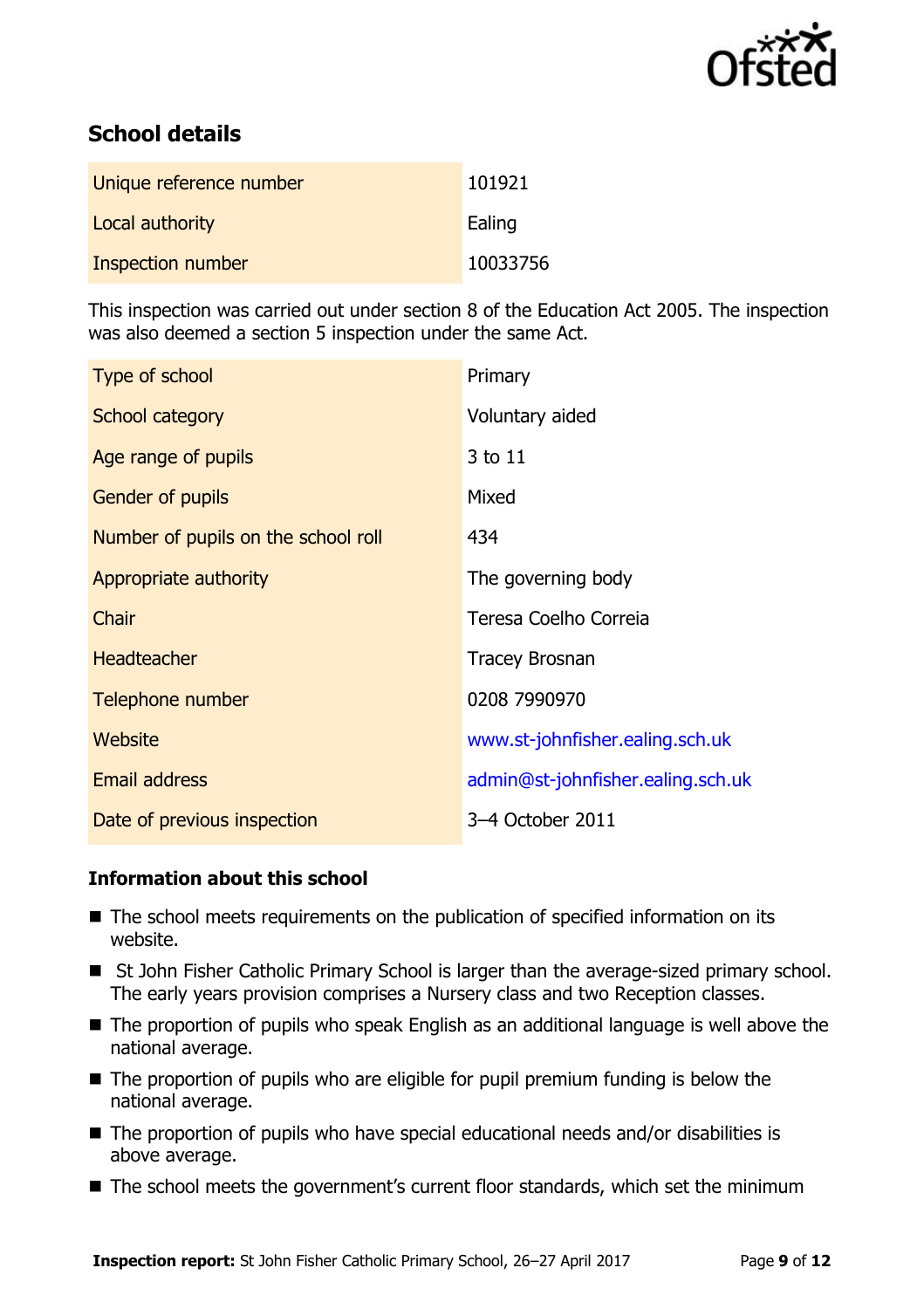

expectations for pupils' attainment and progress.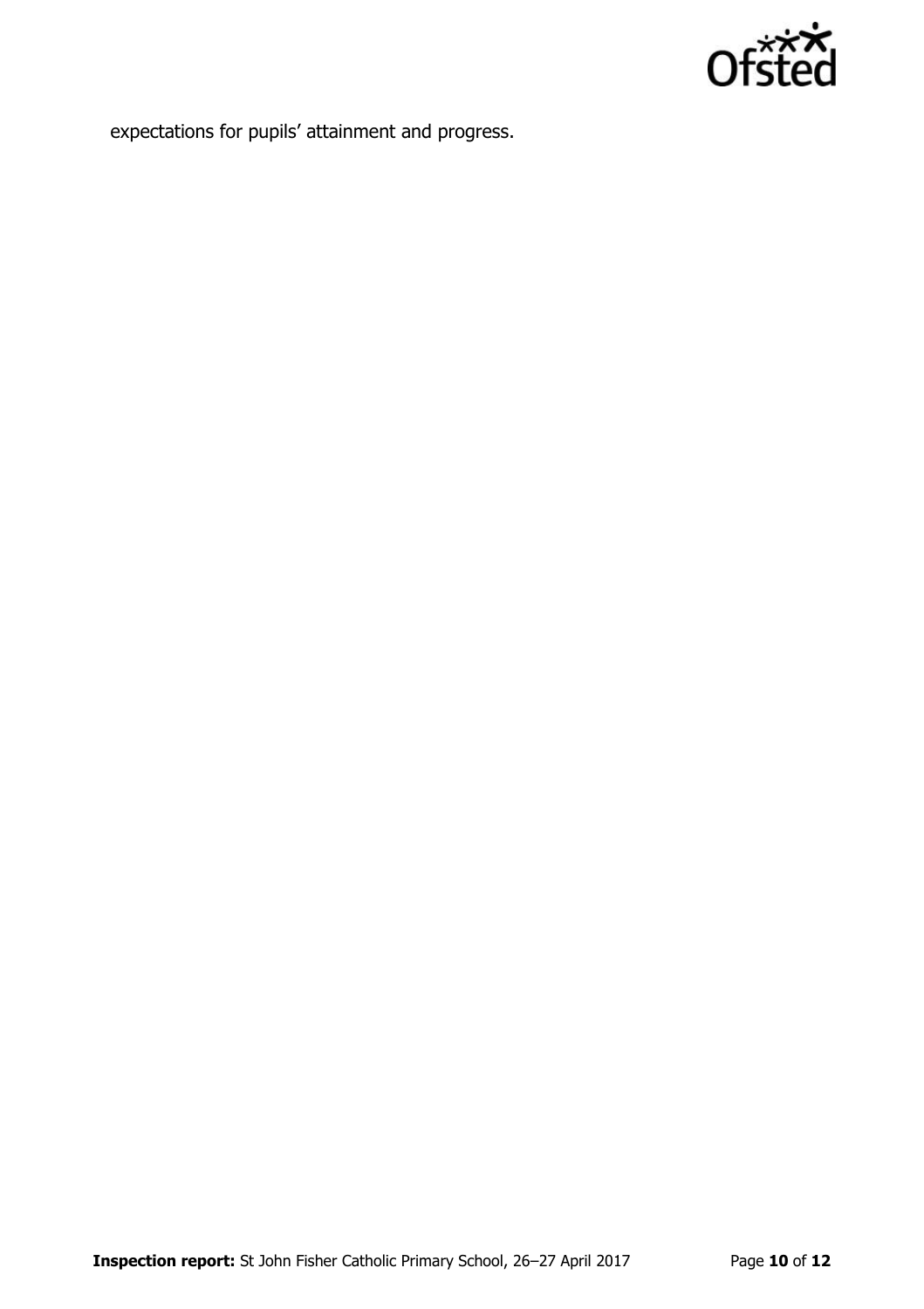

# **Information about this inspection**

- Inspectors visited all classes in the school to observe teaching and learning across a range of subjects. Some of these observations were done jointly with the headteacher.
- The inspection team reviewed pupils' learning over time through scrutiny of pupils' books from a variety of subjects and all year groups. They also spoke with pupils about their work in lessons.
- Inspectors met with senior and middle leaders to discuss aspects of the school's work.
- Meetings were also held with the chair and vice-chair of the governing body, the local authority officer linked to the school, support staff, a trainee teacher and groups of pupils.
- **Inspectors scrutinised documentation provided by the school, including the leaders'** self-evaluation of the school, external reviews of the school, information about pupils' progress and attainment, safeguarding records and procedures, minutes from governing body meetings, behaviour records and attendance information.
- The inspection team held informal discussions with parents. Inspectors also evaluated the views and responses from parents to Ofsted's online questionnaire and the school's own parent surveys.

#### **Inspection team**

| Jude Wilson, lead inspector | Her Majesty's Inspector |
|-----------------------------|-------------------------|
| <b>David Daniels</b>        | Ofsted Inspector        |
| Karen Jaeggi                | Ofsted Inspector        |
| <b>Margaret Warner</b>      | Ofsted Inspector        |
| Anna Bosher                 | Ofsted Inspector        |